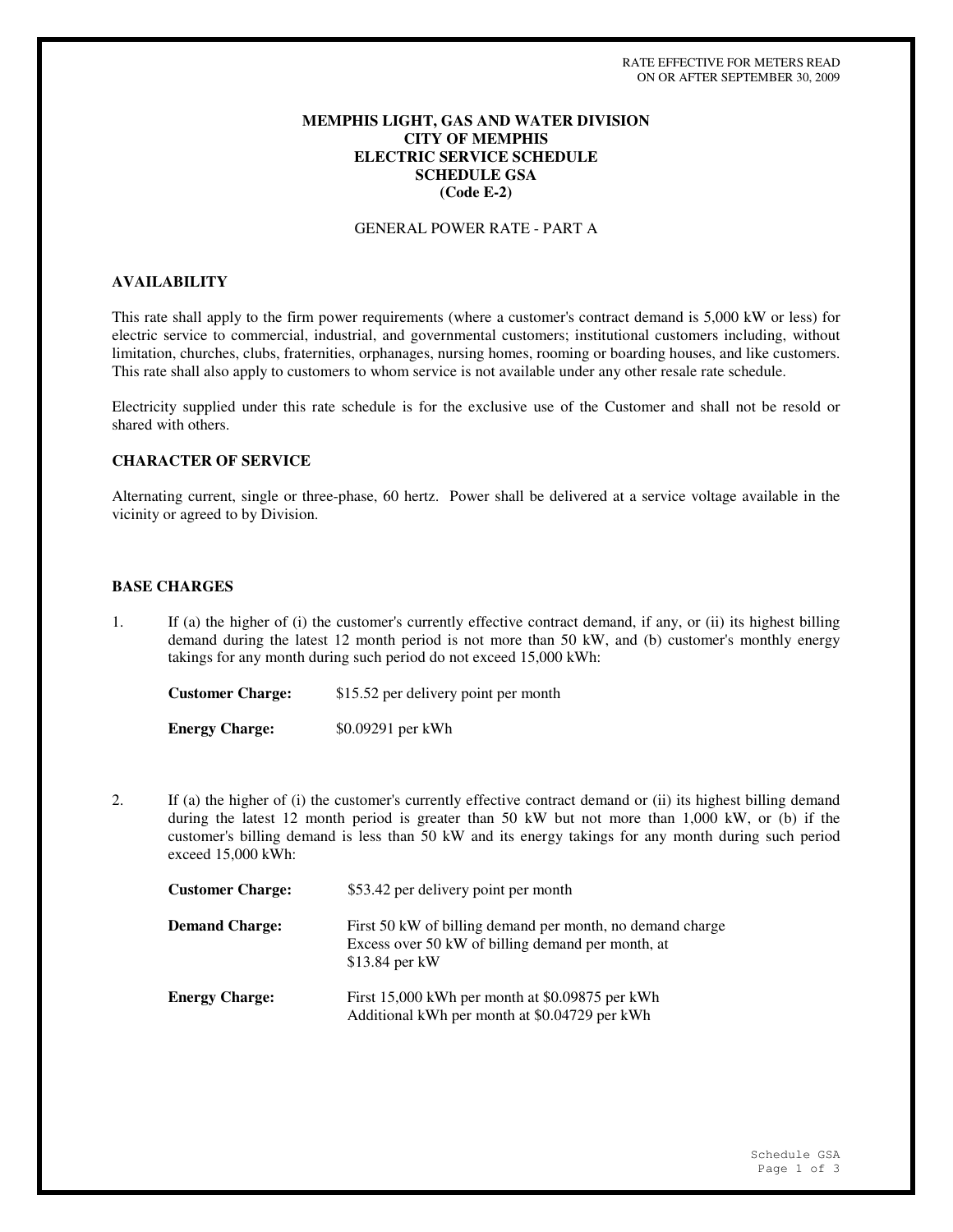3. If the higher of the customer's currently effective contract demand or its highest billing demand during the latest 12 month period is greater than 1,000 kW:

| <b>Customer Charge:</b> | \$191.84 per delivery point per month                                                                                                                          |
|-------------------------|----------------------------------------------------------------------------------------------------------------------------------------------------------------|
| <b>Demand Charge:</b>   | First 1,000 kW of billing demand per month, at \$13.47 per kW<br>Excess over 1,000 kW of billing demand per month, at \$15.47 per kW,<br>plus an additional    |
|                         | \$15.47 per kW per month for each kW, if any, of the amount by which<br>the customer's billing demand exceeds the higher of 2,500 kW or its<br>contract demand |
| <b>Energy Charge:</b>   | \$0.05030 per kWh per month                                                                                                                                    |

#### **TENNESSEE VALLEY AUTHORITY FUEL COST AND PURCHASED POWER ADJUSTMENT RIDER**

The above rates are subject to adjustment under the provisions of the Tennessee Valley Authority Fuel Cost and Purchased Power Adjustment Rider.

## **ADJUSTMENT**

The base demand and energy charges shall be increased or decreased in accordance with the current Adjustment Addendum published by TVA. (In addition, such charges shall be increased or decreased to correspond to increases or decreases determined by TVA in the value of the hydro generation benefit allocated to residential customers.)

#### **DETERMINATION OF DEMAND**

Division shall meter the demand in kW of all customers having loads in excess of 50 kW. The metered demand for any month shall be the highest average during any 30-consecutive-minute period of the month of the load metered in kW. The measured demand for any month shall be the higher of the highest average during any 30 consecutive- minute period of the month of (a) the load metered in kW or (b) 85 percent of the load in kVA plus an additional 10 percent for that part of the load over 5,000 kVA, and such measured demand shall be used as the billing demand, except that the billing demand for any month shall in no case be less than 30 percent of the higher of the currently effective contract demand or the highest billing demand established during the preceding 12 months.

## **MINIMUM MONTHLY BILL**

The monthly bill under this rate schedule shall not be less than the sum of (a) the base customer charge, (b) the base demand charge, as adjusted, applied to the customer's billing demand, and (c) the base energy charge, as adjusted, applied to the customer's energy takings; provided, however, that, under 2 of the Base Charges, the monthly bill shall in no event be less than the sum of (a) the base customer charge and (b) 20 percent of the portion of the base demand charge, as adjusted, applicable to the second block (excess over 50 kW) of billing demand, multiplied by the higher of the customer's currently effective contract demand or its highest billing demand established during the preceding 12 months.

Division may require minimum bills higher than those stated above.

#### **SEASONAL SERVICE**

Customers who contract for service on a seasonal basis shall be limited to 2,500 kW and shall pay the above charges, as adjusted, plus an additional seasonal use charge equal to  $(1)$  \$.0136 per kWh per month under 1 of the Base Charges, (2) the sum of \$.0136 per kWh for the first 15,000 kWh per month and \$4.07 per kW per month of billing demand in excess of 50 kW under 2 of the Base Charges, and (3) \$4.07 per kW per month of billing demand